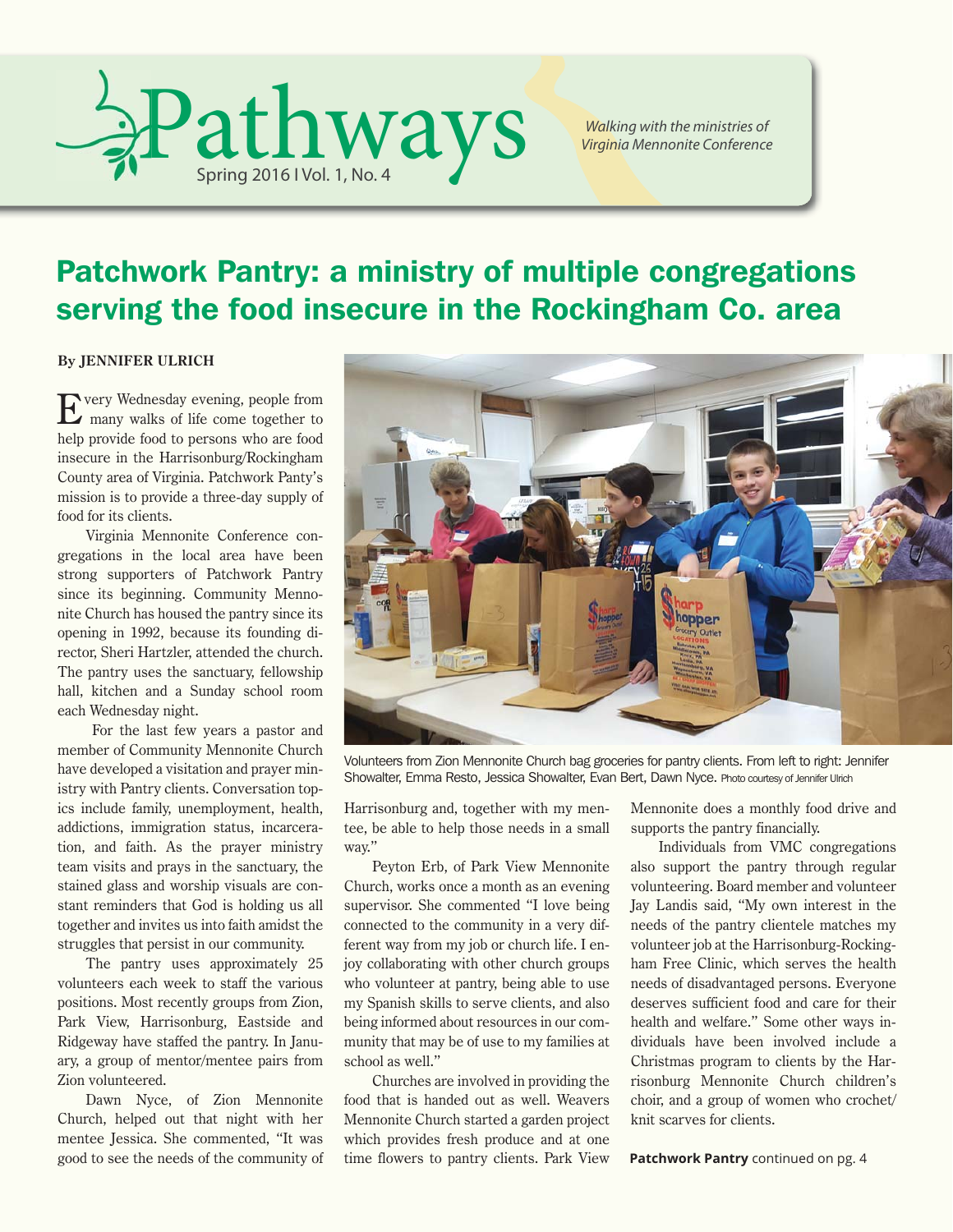### Reflections on Winter Delegate Session **In this issue:**

#### **By ELROY MILLER, CONFERENCE MODERATOR**



D<sup>on't let the</sup> fool you. The Winter Delegate Session was full of thoughtful, spirit-filled and congenial conversation. It was not boring.

Phil Lehman and Howard Miller, pastors at Waynesboro Mennonite Church, led worship and reflected on how God has called their congregation to engage children in their immediate community. Their church is rethinking what it means to be church "across the street."

In the morning, Phil Kniss, pastor at Part View Mennonite, expanded our thinking about how congregations might work together in unity: 1. "Kingdom Unity—*we unite in our mutual confession of God's reign over all things*; 2. Missional Unity—*we unite in God's mission to share the good news and love of God*; 3. Functional Unity—*we unite to agree how (VMC churches) could work together*; and 4. Covenantal Unity—*we unite to make meaningful promises before each other and God*." ("A Church Worthy of Its Calling" is posted at virginiaconference.org/ documents/documents-and-statements/). As you might expect, Phil's reflections had VMC delegates reflecting how we might work together midst our differences in a denomination struggling to maintain unity.

After worship early in the afternoon, Clyde Kratz, Executive Conference Minister, reviewed a document called *A Way Forward for Virginia Mennonite Conference: Forbearance and Membership Resolutions*.

To quote briefly, "Conference Council encourages the Faith and Life Commission to continue to be diligent in their responsibility of giving pastoral leadership to faith and life issues, and providing necessary guidelines and credentials for ministers. In addition, the Conference will continue to engage in constructive dialogue about the social realities of our culture in keeping with the discernments by the body of Christ represented in Mennonite Church USA and Virginia Mennonite Conference."

James Akerson, chair of the Vision & Mission Task Force, reviewed a newly-revised VMC vision and mission statement, core values, organizational assumptions and expectations. Delegate feedback to the Vision & Mission Task Force was positive overall, but concrete: shorten the document, remove academic language, use simpler words, etc. That is good advice in any event.

In summary, the Winter Delegate Session focused on the Conference's commitment to sharpen its mission, vision and ministry efforts, and re-envision how Conference congregations can work together in unity during challenging times. Let's pray that this will be so.

# Pastoral transitions (December 2015 to February 2016)

**Vernon Moyer**, pastor, 3:16 Christian Community (Hickory, N.C.), status changed to ordained, December 6.

**John B. Myer**, pastor, 3:16 Christian Community (Hickory, N.C.), status changed to ordained, December 6.

**Linda Wenger**, approved for licensing as chaplain of The Village of Orchard Ridge, Winchester, Va.

**Joni Sancken**, former EMU faculty, transferred to Central District, December 3.

**Brigida & Fernanda Carbajal**, commissioned as leaders of El Camino Discipular, a congregation-information, succeeding Marvin Lorenzana.

**Carl Mericle**, district minister of Eastern District, replacing Harold Bergey, effective January 1.

**James Akerson**, district minister of Central District along with Robert Wenger. James succeeds interim district minister J. Mark Frederick, effective January 1.

**Nick Meyer** and **Ken Wettig**, serving as interim commissioned leaders of Early Church, Harrisonburg, Va.

**Kinley Simmers** commissioned as youth leader of Grace Mennonite Fellowship, Lacey Spring, Va.

**Duane Beck**, lead pastor of Raleigh, retired effective January 31.

**Grace Yoder**, 97, of Harrisonburg, Va., spouse of former credentialed pastor Paul R. Yoder, passed away February 1.

**James H. Bergey, Sr.,** 86, of Chesapeake, Va., passed away February 27.

- **3** Senior High Retreat youth learn ways to make peace a lifestyle
- **4** Asheville Mennonite Church serves homeless veterans
- **5** Northern Virginia Mennonite Church serves the homeless on their way to shelter • Park View Mennonite Church hosts annual MCC School Kits blitz
- **6** Waynesboro Mennonite Church works with area refuge ministry

#### **Conference Related Ministries**

**7** Eastern Mennonite University & Seminary • Family Life Resource Center

**8** Mennonite Women of Va • Virginia Mennonite Retirement Community

**9** Eastern Mennonite School • VMC Assembly and upcoming events

#### **Features**

- **10** Walking with USA Ministries
- **11** Footprints from the past
- **12** Editorial: Laying down our life for a friend

# Financial report

**Reporting: September 1, 2015 to February 29, 2016**

| budget   | \$99.324   |
|----------|------------|
| expenses | \$121,513  |
| income   | \$103,525  |
| net      | (\$17,988) |

**Donate online** - fast and easy! virginiaconference.org/donate

#### Pathways Spring 2016 – Volume 1, Number 4

© 2016 by Virginia Mennonite Conference. *Pathways* is published quarterly to connect congregations to the ministries of VMC. Application to mail at periodicals postage prices is pending at Harrisonburg, VA.

Editor & Designer: Jon Trotter Assistant Editor: Anieta McCracken

*Pathways* is distributed free to each household of supporting congregations. To join mailing list, contact: *Pathways* (540) 434-9727 • (800) 707-5535 info@virginiaconference.org Website: virginiaconference.org

POSTMASTER Send address changes to: Pathways 601 Parkwood Dr., Harrisonburg, VA 22802.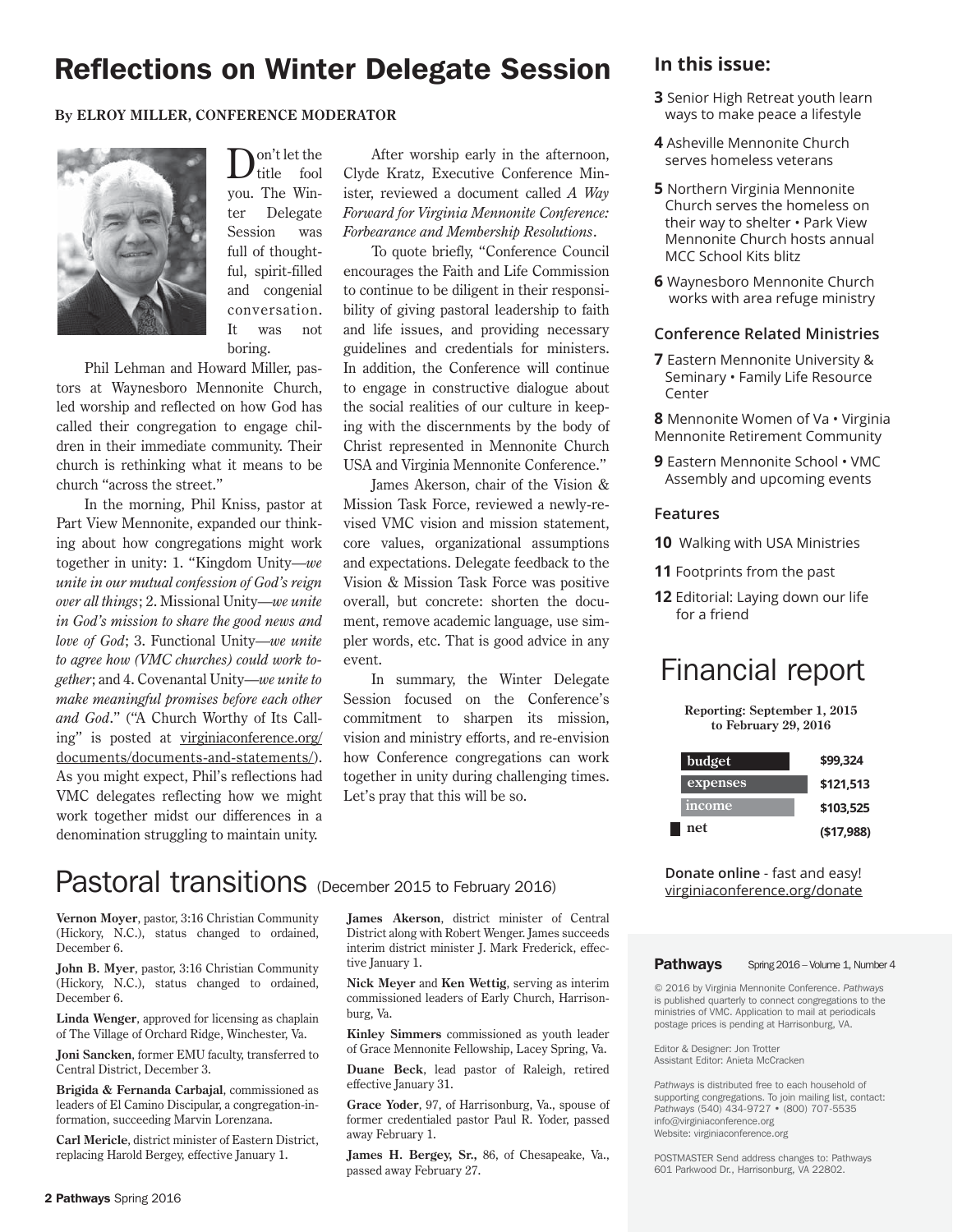# Senior High Retreat: "Peace and Nonresistance"

#### **By DEB HORST**

Fifty-four youth and adults engaged in a weekend of learning, laughter, fellowship, and worship at the VMC Senior High Retreat, February 19-21 at Highland Retreat, featuring speakers Titus Peachy, of Lancaster, Pa., and Pat and Earl Martin, of Harrisonburg, Va. All of the speakers have worked for many years in peacemaking, relief and development, and munitions cleanup efforts following conflicts in Asia.

Titus Peachey served as the Coordinator for Peace Education for Mennonite Central Committee (MCC) US for 30 years, retiring in January 2016. He was a conscientious objector to the Vietnam War and did alternative service. He and his wife Linda Gehman Peachey later directed MCC's relief and development work in Laos, where they learned about the problem of unexploded cluster bombs left over from the US air war. Titus returned to Laos for six months in 1994 to administer MCC's bomb removal program. Titus is a counselor on the G.I. Rights Hotline and has been actively involved in efforts to ban the production, sale and use of cluster munitions.

In a session called "Imagining Peace," he said that the first step in peacemaking is the capacity to imagine an alternative to violence/war and to think about the "big picture" of peace vs. violence. He got participants thinking about their personal responses to peace and violence. Titus then asked the youth to role-play two biblical stories to bring out the themes of imagination and courage.

"The hospitality of grace and mercy has the power to create peace," Titus said. He then shared experiences of helping MCC clear the remaining cluster bombs dropped in Laos between 1954-73. Even after twenty years of government-assisted clean-up work, only a small fraction of these bombs have been cleared and the remaining bombs continue to be a threat to the Laotian people.

In the Saturday evening session called "Uncle Sam Wants You!" Titus explored legal issues surrounding Selective Service registration and military recruitment.

Interviewing several youth, both male and female who are at the age to register for Selective Service, he provided inforTitus Peachey (center) engages youth with questions. Photo: Deb Horst

mation about MCUSA's Student Aid for Non-Registrants, which helps replace potential government grants and loans lost by students who for reasons of Christian conscience choose not to register with the U.S. Selective Service System. He also showed several videos of Ben Peters, an Iraq War veteran now committed to peace, recorded at the Kansas City 2015 Convention.

The featured speakers on Sunday morning were Earl and Pat Martin, of Harrisonburg, Va. They were volunteers with MCC in Vietnam, and served farming families who were forced from their homes during the Vietnam War. After additional schooling in the US, they returned to Vietnam to address the problem of unexploded bombs, grenades, and mines in the farmers' fields. They appealed to the US government to take responsibility to clean up some of their unexploded munitions.

Years later, Earl and Pat worked with MCC in the Philippines with farmers losing their land during martial law to giant multinational agribusinesses. This session was titled, "Bodies Broken and Blessed for Peace!" Using the images of broken bodies, they shared deeply moving and emotional stories of their experiences that brought them face-to-face with the reality of war; experiences that humanized the "faces of those that the nation would have us believe were the enemy."

They provided strong encouragement that the youth transform their thinking away from worldly actions of war and violence, to "train ourselves to think and act in the way that Christ would have us respond with love."

The Martins provided current real-life scenarios to the church groups for roleplay. They invited the youth to "open themselves to the way of peacemaking" where they thought and responded like Jesus as they acted out the scenes. The youth wrestled with uncomfortable issues of racism and violence but all were able to offer nonviolent responses to very real situations.

Earl and Pat invited the attendees to share bread in an informal representation of sharing the broken body of Christ, and reflect on the invitation to "walk on this earth as the representatives of the one who is called Prince of Peace."

Kevin Eby (Lindale) led our worship in song at each of the four sessions. The theme song for the retreat was *Jesus help us live in peace (Unity)*. Deb Horst closed the worship with a blessing, "that we may be drenched with the longing for peace, to make justice blossom on earth."

During the retreat, there were opportunities for outside fun and recreation in the beautiful environment at Highland Retreat. Youth enjoyed getting to know each other in the sunshine, and in the evening playing Glow-in-the-dark Capture the Flag.



Deb Horst is Associate Pastor of Christian Formation and Youth at Lindale Mennonite Church, Harrisonburg, Va.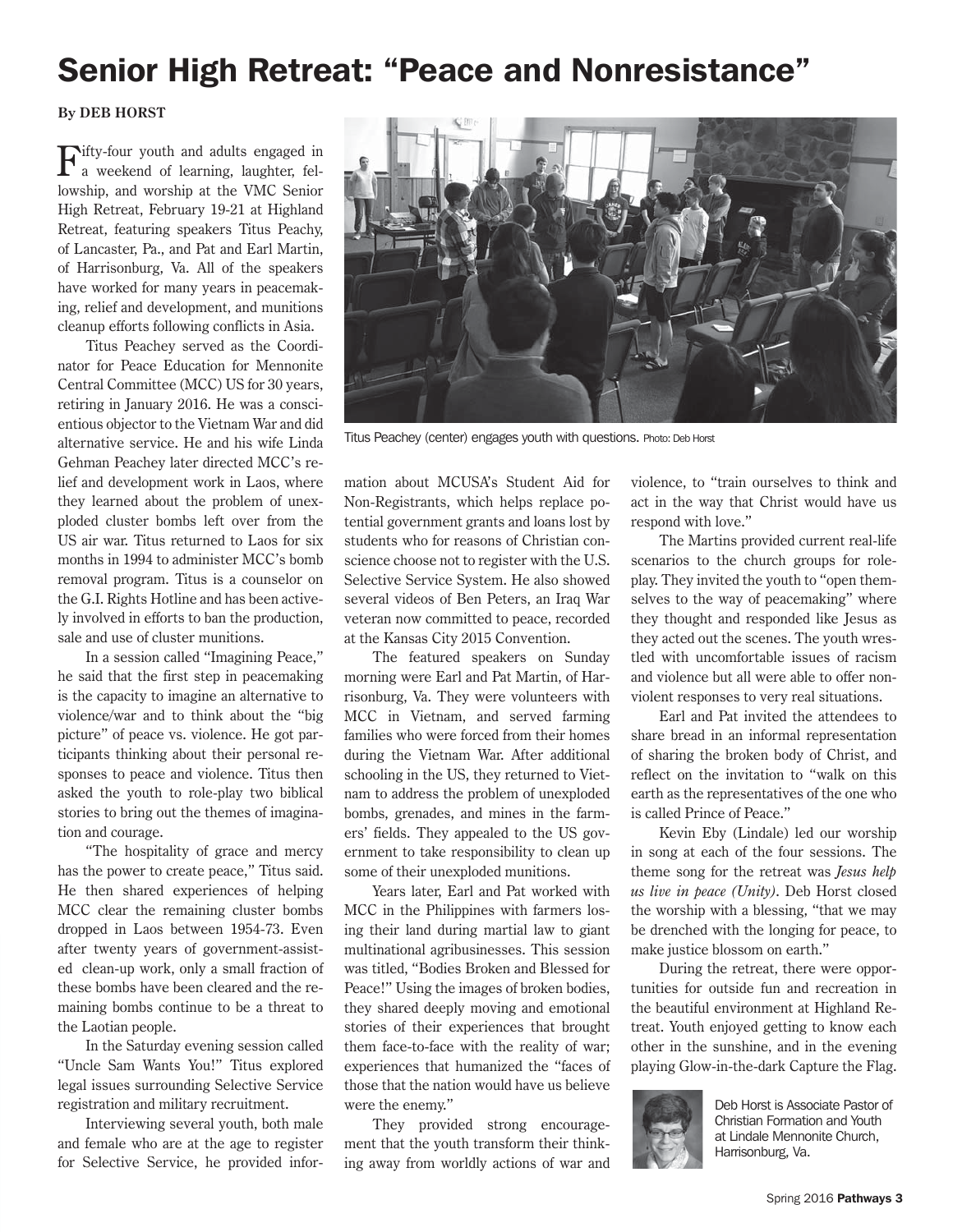# Asheville Mennonite Church volunteers serve veterans

#### **By CHARLES**

have been helping to serve dinner at the Veterans Restoration Quarters in Asheville, N.C., with other volunteers from Asheville Mennonite Church.

As veterans come through the serving line, interacting with them is enjoyable but usually very hurried and brief. I find that refilling their drinks afterwards allows me to meet them on a more personal level and hear their stories. I can relate to them and made for them. I often look out over a cafeteria full of 200 to 300 lost souls who have found their way here now. I am mindful that *there but for fortune am I*.

The Veterans Restoration Quarters is not just a place to feed and house these charges. It sets goals for the veterans, to which they are accountable, and assists them on their journey to wellness and independence as they become productive



Sanford Yoder, pastor of Asheville Mennonite Church, prepares food with two other church members at the Veterans Restoration Quarters in Asheville, N.C. Photo courtesy of author

understand their stories and their choices on some level because I, too, am a veteran. Many, but not all, are at the Quarters because they have nowhere else to go. Some have no one around who wants them, either by choices they made, or by choices stances led him to us.

All veterans have a different and interesting story. Reggie and I continued talking. Eventually my wife Barbara sat down with us and joined the conversation. The dinner time wound down and the



volunteers from Asheville Mennonite were starting to leave.

I invited Reggie to come worship with us and he asked about directions to our church. He didn't have a car or any transportation. Barbara said we would be glad to

give him a ride.

One day

his story and what circum-

So began our friendship with this man, who has shown himself to be a man of God with character that I would be proud to see in any of my children. And this friendship has impacted my journey as well.

What Reggie doesn't know is that I used to harbor an intense dislike—even a hatred—for black people, and spent years getting over my anger and disgust. I had been attacked by two black men and left to bleed on a Brooklyn sidewalk, fortunate that their pistol had misfired. It was a long journey to overcome these feelings.

We learned fairly recently that the night we met Reggie, he was feeling very discouraged and was considering returning to Charlotte. Our interest in him and his story was a turning point for him. Our pastor Sanford Yoder began mentoring him, and we have all come to love him and what he brings to our friendship. This congregational service has benefitted us personally and as a congregation as we serve others.

Charles (last name withheld) is a member of Asheville Mennonite Church, Asheville, N.C.

#### **Patchwork Pantry** continued from cover

Kathy Gerber, of Eastside Church, sums up this way: "As volunteer coordinator, I am always amazed at those who unselfishly give of their time on a regular basis. You may come in after a full day of work tired, but leave feeling refreshed. Clients are very thankful for the canned goods and fresh produce. I leave with a humble heart knowing many in my own community have

little food while I have a full pantry and refrigerator at home. I can give two hours of my time to help fill grocery bags or interview clients, help clients to their cars, or just say a kind word to do what Jesus has commanded us to do—love our neighbors. I am serving in my own community!"

Patchwork Pantry is truly grateful for the support from Virginia Mennonite

Conference congregations. Contact the pantry at patchworkpantry@gmail.com or learn more at patchworkpantry.org or at facebook.com/patchworkpantryva/.



Jennifer Ulrich serves with Patchwork Pantry and resides in Harrisonburg, Va.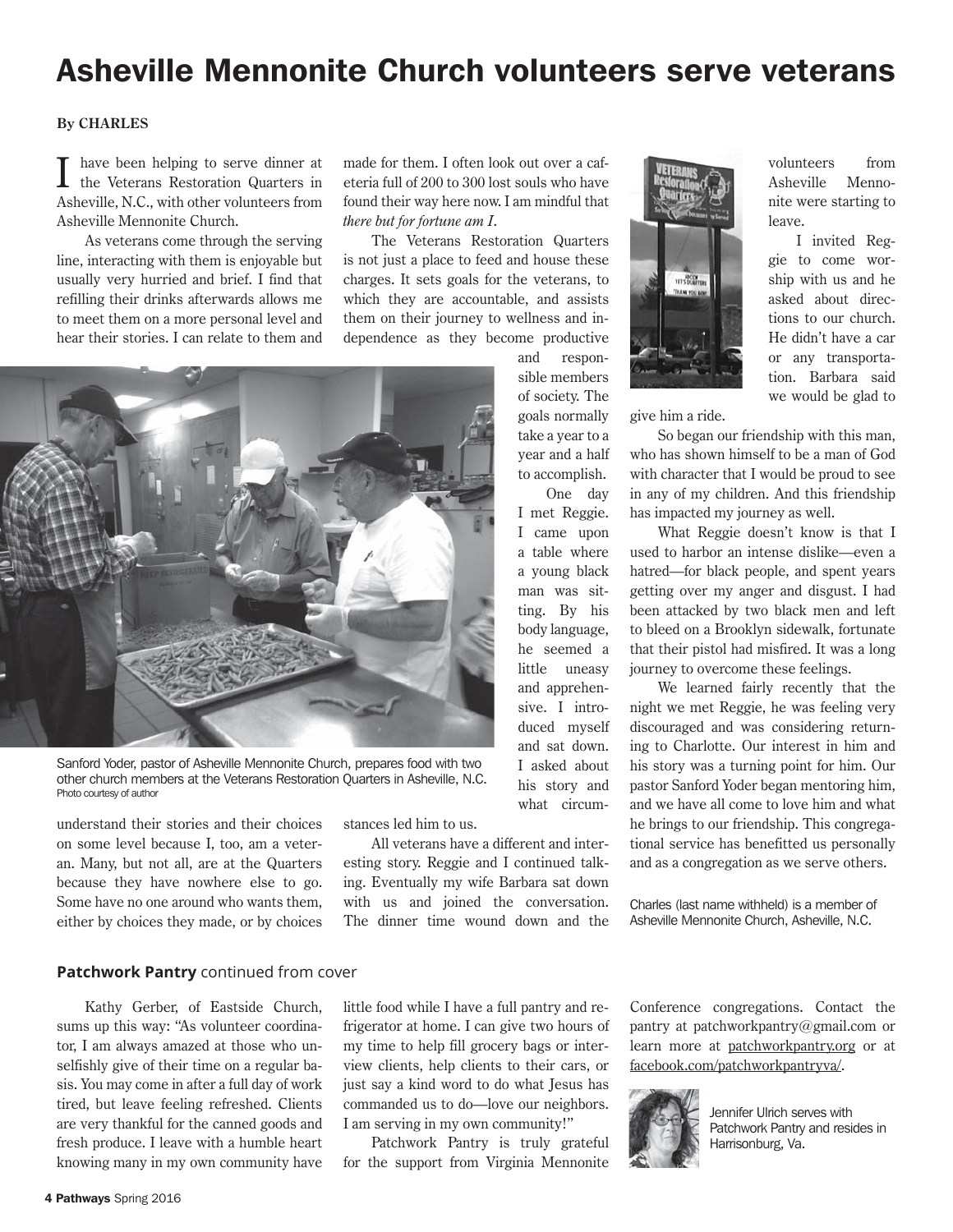# Northern Virginia Mennonite Church serves the homeless

#### **By ROBERT C. COLUMBIA**

**M** Then thinking about service projects to help others, one frequently thinks of traveling to faraway lands, places that popular culture tells us have a serious poverty problem and are in need of brave and

bold foreign missionaries. While that sort of activity is helpful, it sometimes distracts us from the work that is needed right here in our own community.

Northern Virginia Mennonite Church has been participating in a counteringhypothermia project with FACETS, a coalition of churches of various denominations in the Fairfax, Va., area. It works to mitigate the problem of homelessness during the cold winter months.

As a small church with only a few dozen members, we have often wondered

what we can do to help. We found this opportunity to serve in our community and help make a tangible difference.

We are located near Old Town Fairfax on two major bus routes, and have found a calling in serving as a pick up and drop off point where people can catch rides to emergency shelter locations. These shelters are frequently located in areas that are much more inconvenient to public transportation. Our centralized location near the middle of



Robert Columbia stands in the NVMC kitchen and dining area. He serves as a host for homeless guests during the two-hour period when they gather and wait for transportation to another church that provides overnight lodging for a week. Photo courtesy of Earl Zimmerman

Fairfax County means that we are close to other Fairfax-area churches.

Our ministry is simple but substantial. We offer a place to come in from the cold, and to access our facilities and refreshments in a safe environment. Simply having this

space available is a blessing when one is facing harassment, freezing temperatures, and exhaustion. We also have caring members available to help guests with simple things like filling out a job application or charging a

phone, difficult things to do "on the street".

Being in an area without a strong Mennonite presence, we have been blessed by the cooperative spirit of our own members and others as we work together to fulfill a calling to love and serve others.

When we are faced with a substantial need with limited resources to fulfill that need, we have to start somewhere and with something. Often, that somewhere is right here and that something is very close to us.



Robert Columbia serves the homeless through Northern Virginia Mennonite Church, Fairfax, Va.

# Park View Mennonite Church hosts annual MCC School Kit assembly

**By LISA MAST**

any members of Park View Church are involved in community volunteering through agencies such as Gift and Thrift and/or congregational activities. We have also become involved in an annual Mennonite Central Committee (MCC) School Kit assembly drive since 2008, when Dorothy Logan's small group first promoted the idea of a school kit "blitz."

In 2008, just over 1,000 kits were put together. Since then, the annual total has grown more than 50%, with a record of 1,683 shipped to MCC in 2015. These are distributed to some 15 countries.

While the project is now promoted mostly by Park View's Mennonite Women group, members of Community Mennonite Church, Harrisonburg Mennonite Church and Weavers Mennonite Church also participate.

Tom Matheny produces many of the cloth containers on his sewing machine at home, and has over 400 already on hand for use in next fall's contribution. The colorful drawstring bags hold four notebooks, eight lead pencils, 12 colored pencils, a ruler and

**School Kits** continued on pg. 6 line. Photo: Lisa Mast



Participants at Park View Mennonite's MCC School Kit drive work together in an assembly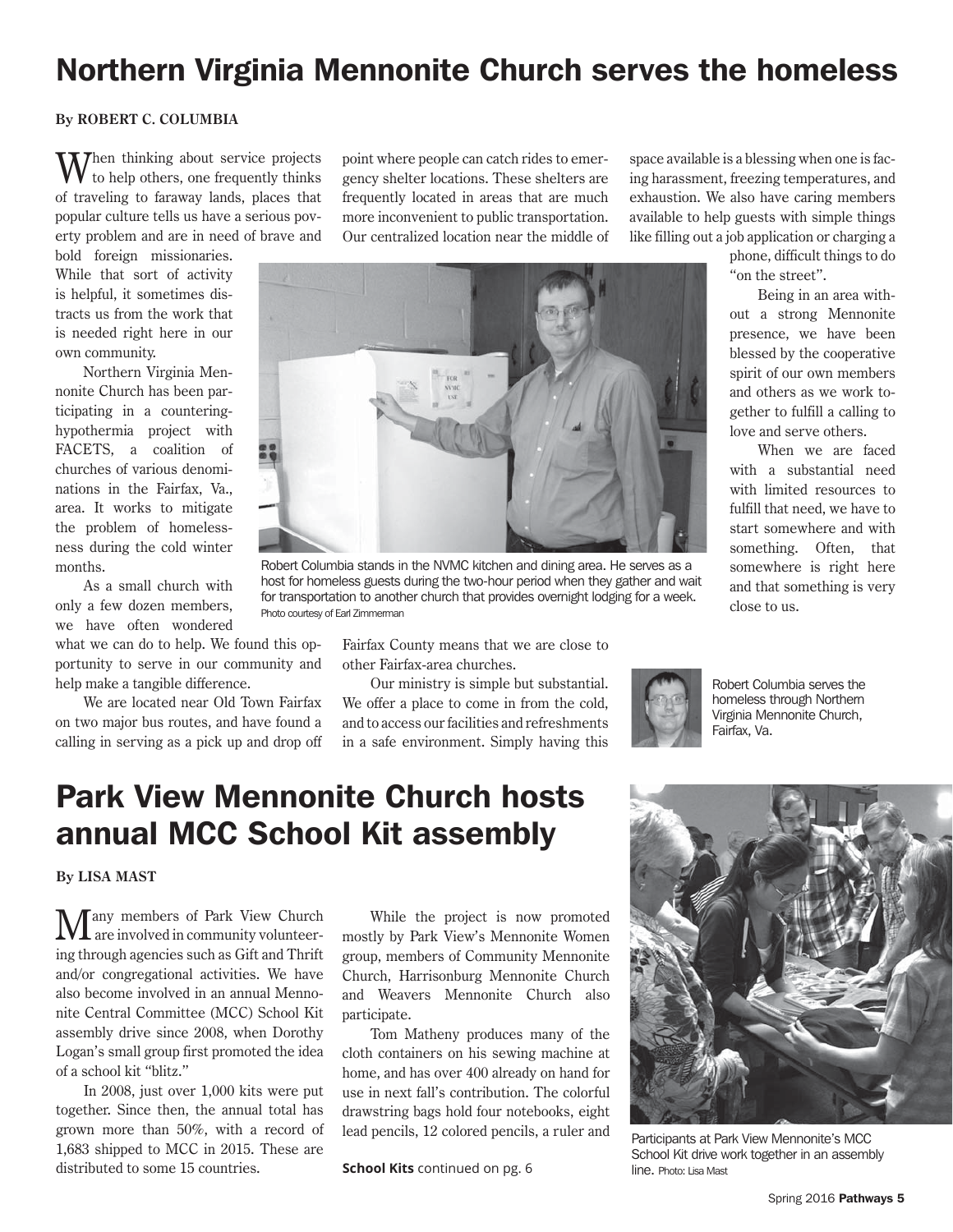#### **School Kits** continued from pg. 5

eraser. Special offerings collect funds for quantity purchases of the supplies.

Assembling the kits has become a significant congregational event, usually held on a Sunday afternoon in late summer. Park View's foyer and library become a production room for all ages, with multiple assembly lines each contributing their part to the finished kits. On occasion this has also become an international gathering, including adults and children from the Islamic Association of the Shenandoah Valley, along with EMU's Center for Interfaith Engagement.

In addition to the kits, Park View's Mennonite Women have been long-time assemblers and contributors of quilts and comforters for MCC relief as needed around the world. Prompted by the Syrian refugee crisis last fall, they joined with the Weavers and Harrisonburg women's groups in a one-day "comforter blitz," producing 15 comforters for distribution through the Harrisonburg Area Refugee Resettlement Agency.



Park View Mennonite Church's foyer is transformed into an MCC School Kit production facility, with multiple assembly lines. A significant annual event for the church, many volunteers from other Mennonite congregations and other groups also participate in the drive. Photo: Lisa Mast

A number of the women's group leaders had the joy of participating in an October event at the Children's Museum in downtown Harrisonburg, meeting children and families who were visibly grateful to receive these simple gifts in their process of settling in.



Lisa Mast is Interim Youth Program Director at Park View Mennonite Church, Harrisonburg, Va.

### Becoming the hands and feet of Jesus Waynesboro Mennonite Church works with area refuge ministry WARM

#### **By SARA BETH MUMBAUER**

 $\Gamma$  tanding at the serving window of  $\sum$  Springdale Mennonite's kitchen with my youth group, I was greeted with smiles and words of appreciation as 27 guests walked through the door, arriving from wherever they had been that day.

Conversation flowed easily, then quieted as announcements were made. Men respectfully took off their hats for prayer



and waited for women to go through the line before they got their food. I was amazed by our guests' politeness, perseverance, and the trust that they put both in God and those who were offering them help. This was but one of the times I have witnessed my congregation coming to the aid of "the least of these" (Matt. 25:40).

Springdale Mennonite Church, in Waynesboro, Va., hosts the Waynesboro Area Refuge Ministry (WARM) for a week each year. Following an incident involving a mentally ill homeless person, the community reached out to see what could be done to minister to the local homeless population.

Led in part by Howard Miller, pastor of Waynesboro Mennonite Church, WARM was founded in January of 2012. The founders of WARM created a multifaceted solution to help the local homeless population; a thermal shelter, a house for women and children, assistance with house ownership and re-housing options.

Currently the thermal shelter rotates among sixteen area churches. At each location, guests are fed spiritually and physically as they are offered nightly devotions, warm meals, and beds.

Springdale hosted the shelter from February 15 to 22. During this time, fiftyseven church persons served and volunteered in some way, contributing over 575 hours in ministry to homeless guests.

In addition to hosting WARM's thermal shelter, church members serve weekly meals at Disciples' Kitchen, compete on interdenominational softball teams, gather roadside trash in the church's neighborhood, and sing at the local hospital.

Springdale Mennonite seeks to transform our community by breaking down barriers through service and relationships, showing Jesus' love to each person with whom we come in contact.



Sara Beth Mumbauer attends Springdale Mennonite Church and is a sophomore at Eastern Mennonite High School.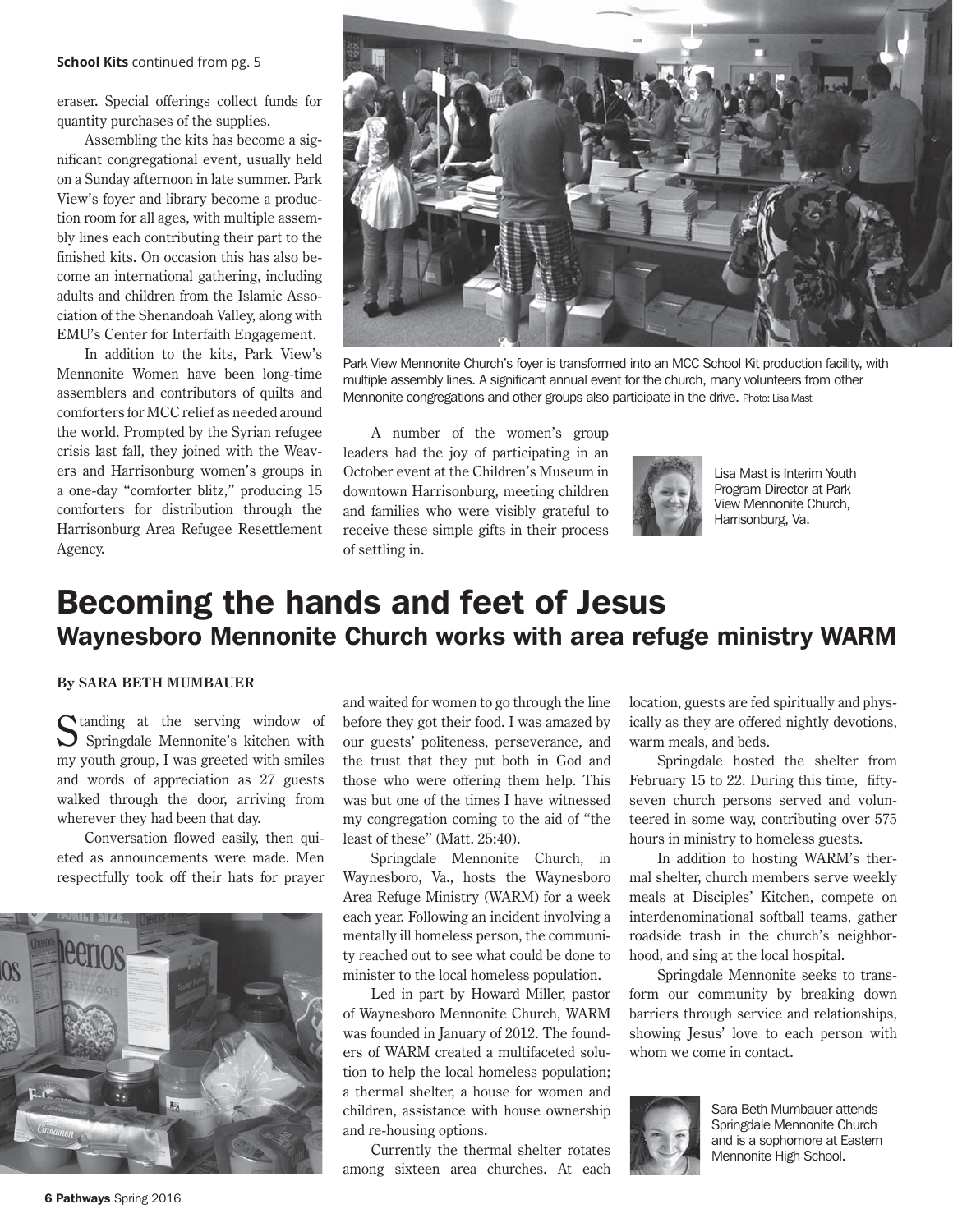### Eastern Mennonite Seminary: empathy to challenge rhetoric

#### **By LAUREN JEFFERSON**

The community at Eastern Mennonite Seminary strives to be responsive and empathetic to national and global world events, even as ministering continues in our local community and among the many congregations in which our students work.

In response to a national rise in anti-Islamic rhetoric during December, Professor Emily Peck-McClain suggested that the seminary community express their "support, care and love to our neighbors at the local mosque in Harrisonburg."

For three days, material was set out and about 20 notes collected. Peck-McClain delivered them to the mosque, where she met with two women and a child. One of the women was not a member of the mosque, but had come for the same purpose, to show support; the other woman accepted the letters with gratitude.

Dean Michael A. King observes that "amid the inflammatory rhetoric so common today in culture, church, and politics, any expression of a point of view can become one more source of polarization. If there are ways to offer light rather than more heat, I suspect they include reaching out directly with words of support,



A seminary student writes a note in solidarity to the local mosque in Harrisonburg. Courtesy of author

empathy and compassion to persons harmed by harsh actions or rhetoric. I was pleased that members of our seminary community exemplified this when they wrote letters of support to the local mosque amid a surge in anti-Muslim speech."

Service is a key component of seminary studies. Students participate in internships in congregations, hospitals and non-profit organizations. Spiritual Life Week events include a community service project, such as preparation of MCC relief kits.



Lauren Jefferson is Editor-in-Chief of Eastern Mennonite University's Marketing Department.



Family Life Resource Center staff, first row from left: Elroy Miller, Andrea Bieber, Harvey Yoder, Alisha Morse, Marie Bradley. Second row: Mark Sensabaugh, Shon Tucker, Dana Blauch, Terri Adamson. Third row: Hilary Bierly, Crystal Horning, Darlene Keller. Courtesy of Terri Adamson

### FLRC: counseling for hope, health, healing

 ${\bf F}$ amily Life Resource Center (FLRC) is a nonprofit counseling agency meeting the behavioral health needs of individuals, couples and families.

We offer counseling services, educational and support groups, consultations with churches and other organizations, employee assistance programs, and public programs. We also provide resources to churches, businesses, and community groups. Working from a Christian faith perspective, clinicians at FLRC are committed to helping people pursue health and wholeness as individuals and in their relationships.

FLRC is counseling for hope, health and healing – for all of life!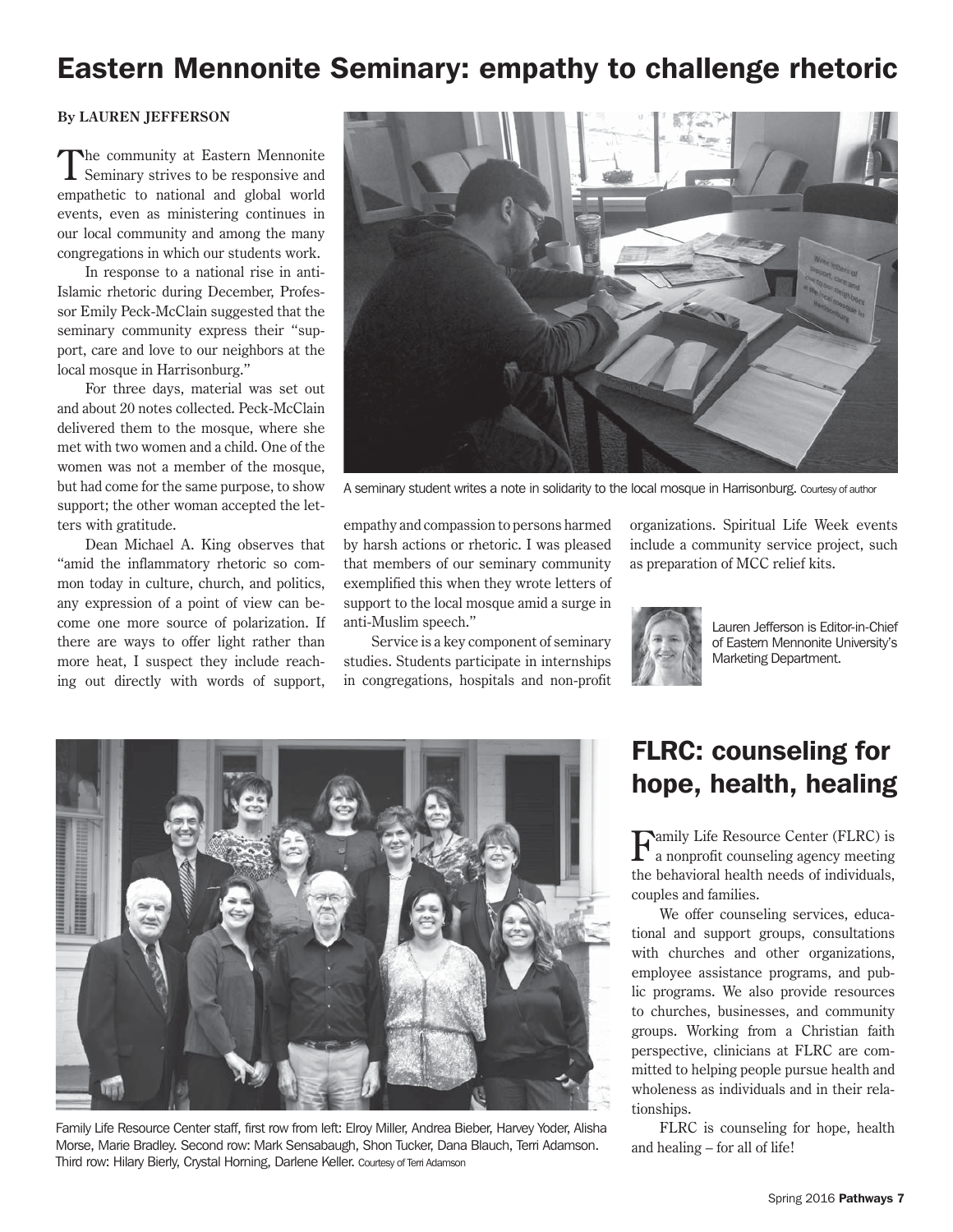### Mennonite Women of Virginia to host Annual Missions Event

Momen of all ages are invited to a delicious dinner—prepared by the ladies of Mt. Clinton Mennonite Church, Harrisonburg, Va.—on Thursday, May 5, at 6:00 p.m.

This Annual Missions Event will also recognize the National Day of Prayer. Share in the joy of chatting with friends from all around Virginia Mennonite Conference.

Following dinner we will begin the missions gifting process, where you can participate in reaching out to mission workers around the world with your financial gifts of love and care. Come prepared to select an item or two from the list of mission needs (\$25 and up) and offer these gifts to mission workers to encourage and sustain them in their ministry. (The missions needs list will be available prior to this event.)

MaryBeth Heatwole Moore will give a meditation. She and her husband Chris were led to adopt two deaf children. This journey, in turn, led them to begin and lead a faith community that gathers in their home. Signs of Life Fellowship is a place where deaf people can see the gospel of



Mennonite Women enjoy the 2015 Annual Missions Event at Mt. Clinton. Courtesy of Dianna Lehman

Jesus Christ in their own language, sometimes for the very first time.

Following the meditation, we will have our mission gifting process and close the event around 8:30 p.m.

For those coming from a distance and who prefer not to drive home late, you are invited to take advantage of our "bed and breakfast" opportunity, staying in a local woman's home on Thursday night at no charge.

To reserve your place at the dinner table (by April 25) or to make arrangements for an overnight stay (no fee for either one), please contact Dianna Lehman, MWV Missions Needs Secretary, at 540-810-2706 or by email at dianna.lehman@vmmissions. org.

The Executive Committee of Mennonite Women of Virginia welcomes you to this special event, and looks forward to your participation.

### VMRC staff and residents team up to serve the community

#### **By MAUREEN PEARSON**

**Tith a mission dedicated to caring for** older adults, it's seems natural that staff and residents of the Virginia Mennonite Retirement Community volunteer in their local community.

Their community service has been expanding in recent years. VMRC residents and staff participated in the 2014 United Way Day of Caring where they were assigned to paint and clean at the Roberta Webb Child Care Center. Roberta Webb was a former resident at VMRC.

"We were thrilled to give back to the organization that bears her name and carries on her legacy of educating children," said Betsy Hay, vice president of Wellness & Community Based Services at VMRC.

In 2015, the VMRC team volunteered at First Step, a shelter for victims of domestic violence.

VMRC currently has about two dozen staff and residents volunteering twice a month to deliver Meals on Wheels in the



neighborhoods surrounding its campus. Five VMRC residents volunteer with Big Brothers Big Sisters' "Grand Bigs" program which pairs them with students at Waterman Elementary School. The residents visit the school twice a month to read, encourage and support their "littles."

"There are so many people in our community who need some kind of help;

Kate Renalds of VMRC volunteers at the Roberta Webb Child Care Center during the United Way Day of Caring. Courtesy of Maureen Pearson

the sad part is a lot of people in our community don't even realize it. I didn't until I started helping with

different United Way programs," said VMRC employee Rosie Heinemann.



Maureen Pearson is Public Relations and Media Liaison for Virginia Mennonite Retirement Community.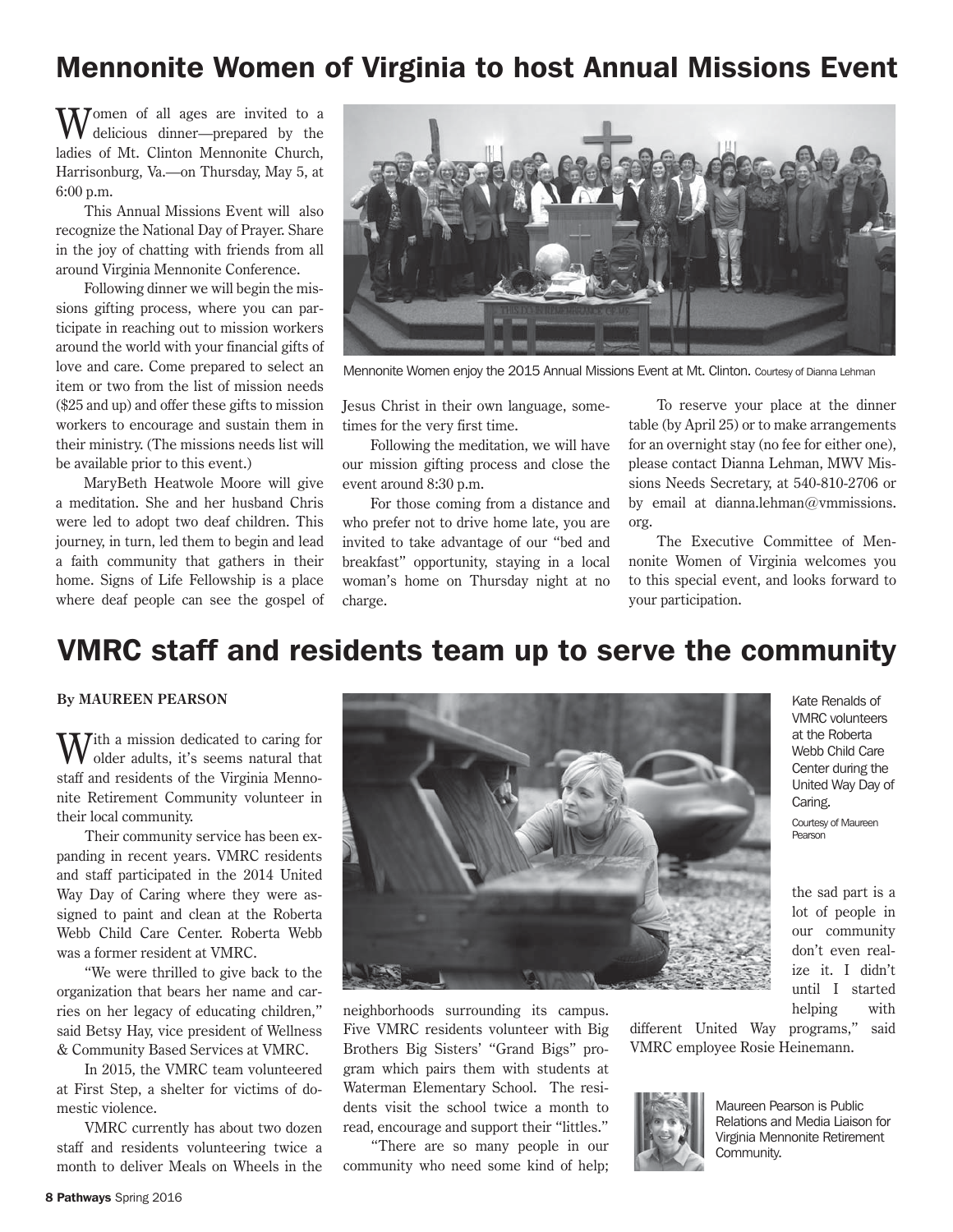

The Eastern Mennonite School Syria Prayer Vigil Planning Team (from left): Luke Hertzler '16, In-Kyoo Hwang '16, Karina Pidroutchniak '16, Bradley Bontrager '16, Stephen Lowe '16, Joseph Harder '16, Larissa Graber '16, and Deanna Byler '16 Photo: Elwood Yoder

## Eastern Mennonite School students host prayer vigil for Syria and refugee crisis

#### **By ELWOOD YODER**

Ctephen Lowe (Eastern Mennonite School Class of 2016) is a young man of vision. He has a unique gift for coming up with ideas and then seeking help from others to implement his plans and carry them through with practical details.

Since 10th grade when Stephen began leading songs in chapel, both teachers and students have come to realize the leadership gifts he carries in our student body.

Last fall, when the Syrian refugee crisis was at its worst and much in the news, Stephen had an idea to conduct a 24 hour prayer vigil for refugees fleeing Syria.

Stephen brought his idea for vetting by the National Honor Society and school administration. After receiving enthusiastic approval from both groups, a committee of seniors went to work in order to make the vision a practical reality.

On January 29-30, participants in the Vigil of Prayer for Syria and the Refugee Crisis settled into the school building, beginning at seven on a Friday evening and ending 24 hours later. There were three worship services, hymn sings, and a prayerthrough-art event facilitated by art teacher Barbara Gautcher. A highlight of the vigil was a sermon from J. Daryl Byler (EMS Class of '74), who is the Executive Director of the EMU Center for Justice and Peacebuilding. From years of experience living in the Middle East and a lifetime of learning how to pray, Daryl helped attendees understand why we pray.

"Prayer helps us remember who God is," Byler stated. "It helps us remember who we are, it helps us remember who our neighbor is, and prayer helps prepare us for action."

Byler cautioned his listeners at the prayer vigil to not expect immediate results from hours of prayer. But the week after the event, Stephen Lowe became aware that sluggish peace talks about the Syria refugee crisis started up again in Geneva, Switzerland, at almost the exact moment the vigil ended.



Elwood Yoder teaches Bible and Social Studies at Eastern Mennonite School, Harrisonburg, Va.

### **ADOPTED PERIL AND PROMISE** IN THE HOUSEHOLD OF GOD

### **VIRGINIA MENNONITE CONFERENCE ASSEMBLY**

JULY 21-23, 2016 PARK VIÉW MENNONITE CHURCH **HARRISONBURG, VA** 

 $\mathbf{M}$ ark your calendars and plan<br>to attend Virginia Mennonite Conference Assembly this summer.

Guided by Scripture from Ephesians 2 and the Old Testament story of Ruth and Boaz, speakers, worship leaders and workshops will explore themes of being adopted into the household of God, with the promises of God's enduring presence and grace, and the challenges or perils of working together as one people from diverse backgrounds and circumstances for the benefit of God's kingdom.

Hosted by Park View Mennonite Church, the Thursday evening to Saturday noontime event will incorporate delegate meetings, reports, missional stories, singing, worship, and opportunities to learn through workshops.

More information will be coming soon. Online registration will begin in May. We hope to see you there!

#### UPCOMING VMC EVENTS

Faith and Life Commission meeting, April 15, Lindale Mennonite Church, Harrisonburg.

Small Church Big Impact seminar, addressing challenges/opportunities of small and rural congregations under 100 members, with speaker David Boshart. April 16, 9 am to 5 pm, Shady Oak Fellowship Hall, Harrisonburg.

Conference Council meeting, June 10-11, Shady Oak Fellowship Hall.

VMC Assembly: "Adopted: Peril and Promise in the Household of God," July 21-23, Park View Mennonite Church, Harrisonburg.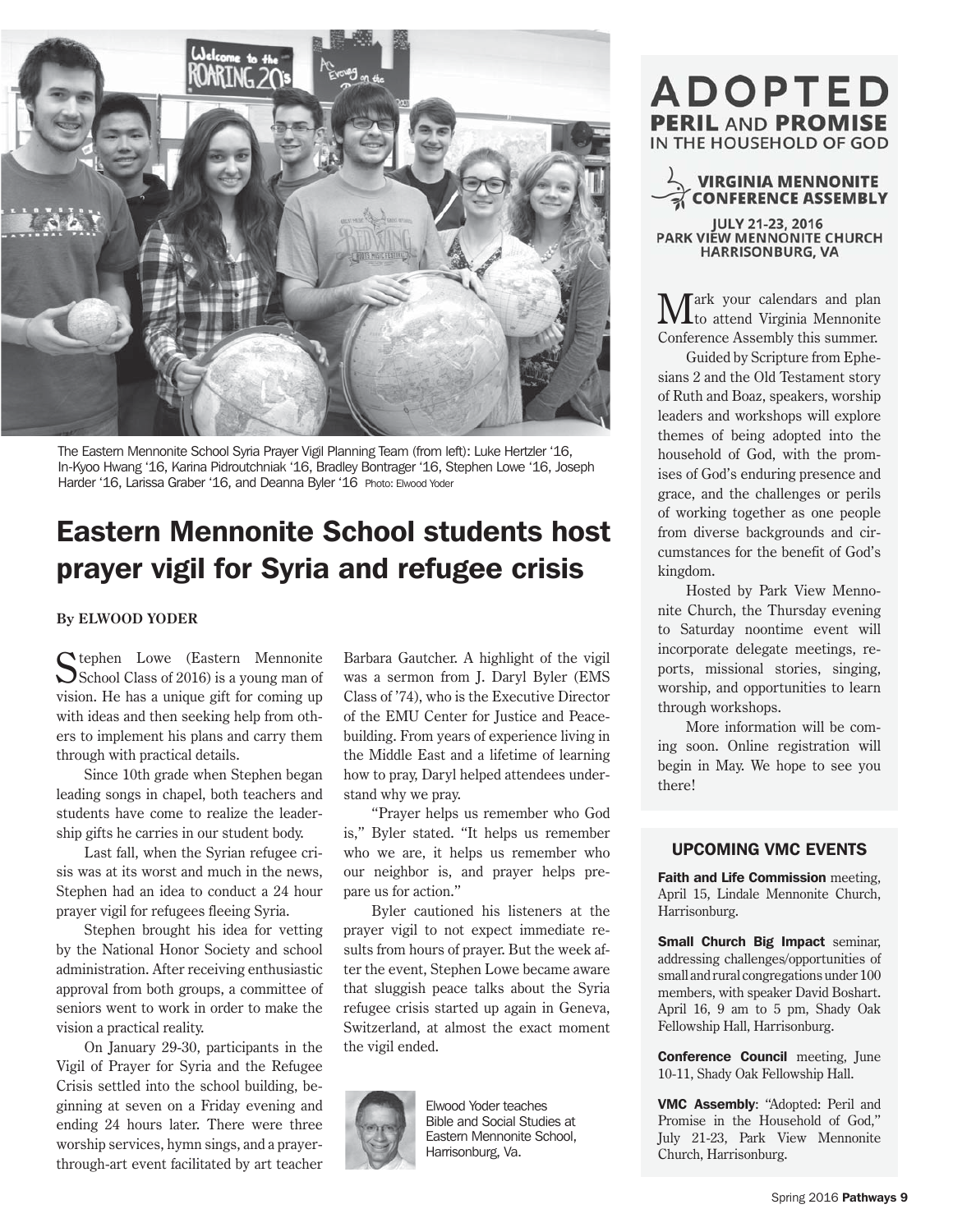# When lightning struck: a pastor's journey to his calling

**By MARVIN LORENZANA**

The story goes that on July 2, 1505,<br>Martin Luther was returning to his university on horseback after a trip home. During a thunderstorm, a lightning bolt struck near him. Terrified of the possibility of death and divine judgment, he cried out, "Help, Saint Anna! I will become a monk!"

For pastor Armando Sanchez, this story is very similar to an experience he had one summer day in 1997 at a local soccer field when he was 28.

As was customary on a Sunday afternoon, he was getting ready to participate in a game with a number of friends when out of the blue they all noticed how a dark, menacing cloud slowly came upon the field.

Suddenly a powerful bolt of lightning from the dark cloud struck the ground, knocking Armando and two of his friends down.

After a few seconds, Armando regained conscienceness. After checking himself for blood or wounds, and realizing he was alright, he then went to check on his friends. He was astonished to discover that the bolt of lightning had directly hit and killed one young man. This experience changed Armando's life forever.

Veronica, his wife, had been attending church for a number of months before the incident took place. Armando had resisted getting involved in church. His excuse was

Enciende Una Luz worships together in praise and singing. Photo: Marvin Lorenzana

that he was too committed to the sport he loved to let something else get in the way.

After what happened that day on the field, however, Armando started to reconsider. *Perhaps God has a higher calling for my life.*

He remembered that his now dead friend had, for a number of months before the fatal event, refused to seek God. He claimed that he was too young to commit to something that serious.

Armando decided to join his wife and began to attend church regularly. The very first time at church, God's presence so overwhelmed him that he could do nothing but cry his heart out, asking God for forgiveness.

"Nobody had to say anything to me, I just knew

that God was there and that he had a claim on my life. I couldn't resist him anymore," Armando said. During those early days after his conversion experience, he was discipled in faith by Pastor Linden Rohrer from Calvary Mennonite Church.

> Five years later, Armando became the youth pastor at their congregation. After a series of difficult transitions within the church, Armando became the lead pastor. Today that congregation's name is Enciende Una Luz (Turn On a Light) and about 30 families attend any given Sunday.

> For thirteen years Pastor Armando has given leadership and vision to this missional community of disciples of Jesus. The church is actively involved in a number of ministries with the purpose of reaching out to their neighbors in northeast Harrisonburg, Va.



Pastor Armando Sanchez sings with the worship team as his congregation, Enciende Una Luz, worships. Photo: Marvin Lorenzana

They are very intentional in how they make disciples of Jesus. They have a strong visitation ministry with an emphasis on pastoral care and evangelism, and are in the process of developing a married couples ministry.

In 2011, Armando decided to join Virginia Mennonite Conference via the Mennonite Hispanic Initiative (MHI).

"I was looking to belong to something greater than our own congregation. I was also hoping to find access to resources such as theological education for me and my leaders. I found those resources in the Anabaptist Biblical Institute (IBA)," he explained.

Currently Armando and Veronica are part of a "learning huddle," where other Latino leaders are coached into a more missional understanding of the church.



Marvin Lorenzana is Latino Ministries Coach for Virginia Mennonite Missions.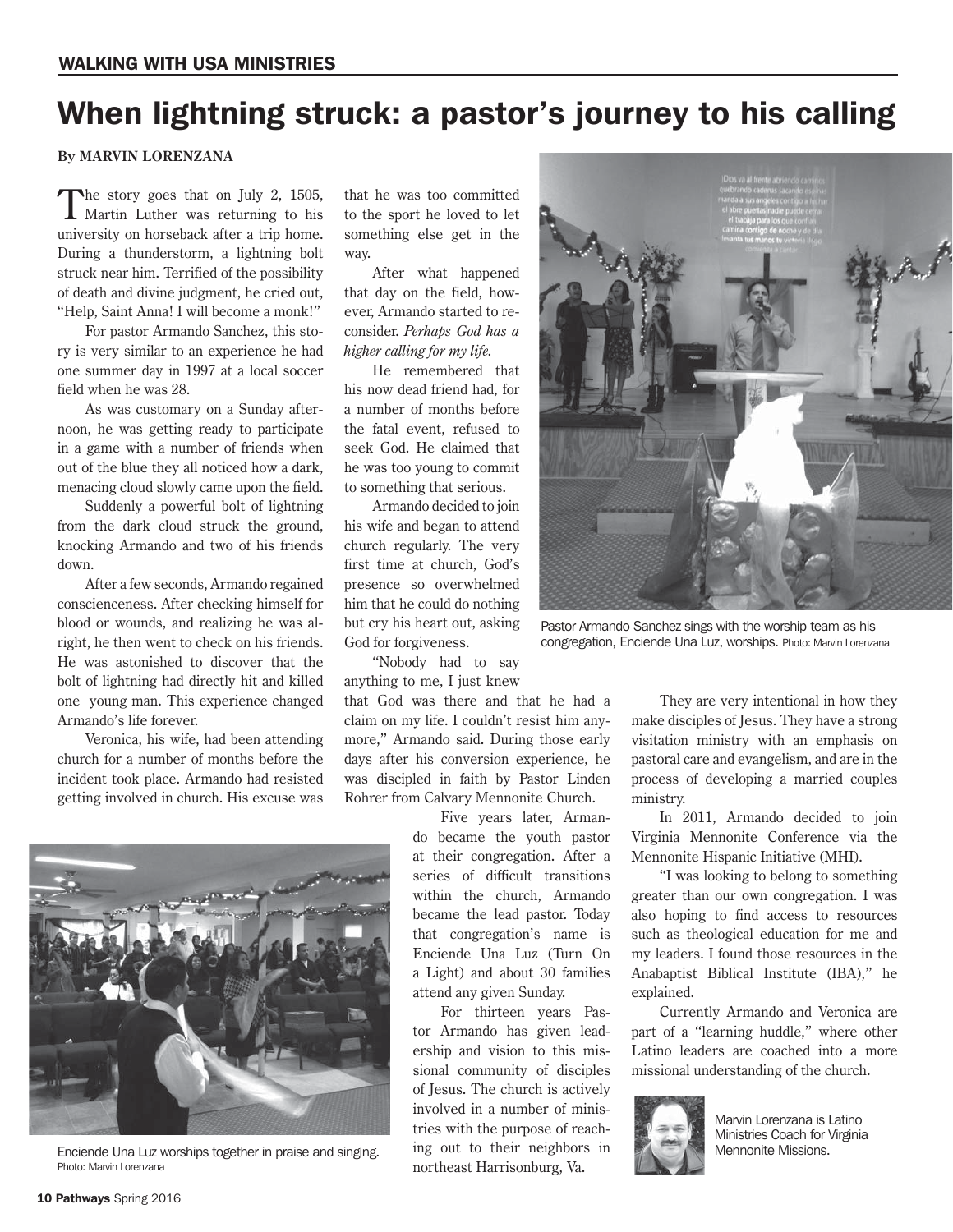# Joseph Shenk: missions and service enabler

#### **By ELWOOD YODER**

J leadership style helped create a misoseph Shenk's (1938-2005) unique sions climate at the Weavers Mennonite Church. Shenk facilitated, encouraged, and led members of the historic congregation to get involved in local outreach and overseas ministries. With able lay leaders, Shenk helped the congregation break out of its tight multi-generational family systems, and gently stoked the fires of mission and service that had long been burning in the congregation.

Joseph Shenk and his wife Edith worked as co-pastors of the Weavers congregation from 1986-2002. Joseph gave leadership to mission, service, and pulpit ministries, while Edith worked at visitation and educational ministries. The Shenks, who came to the congregation as former missionaries in Africa, built on decades of missions vitality at the historic congregation.

The church-wide Mennonite Board of Missions had general meetings at the church three times in the twentieth century. The Home Mission Board of the Middle

About ten years into his ministry at Weavers, Michael Martin came to Joseph with an idea and a dream. Martin asked if Shenk would encourage the congregation to launch a missions endeavor to Mexico.

Shenk quickly caught Martin's vision and promoted the trips, urging the congregation to help finance them, and allowed time for reporting after each of the trips. Twelve missions trips later, between 1997 and 2008, most families in the congregation had sent members to Mexico to engage in relief and evangelism work.

Shenk inherited a sturdy set of by-laws when he began pastoring in 1986. Through the work of former Lead Pastor Clyde Kratz and an Elder Team, the congregation revised its bylaws, allowing Shenk and the congregation to forget about structure and use their newly formed Mission and Service Commission to think creatively about mission and outreach.

Shenk and others at Weavers took the 1985 goals of the Mennonite Church, called Vision '95, and wove them into the fabric of the congregation. In 1993, Joseph Shenk



Joseph Shenk, 1993. Courtesy: Edith Shenk Kuhns

there was acute need. That same year, a short-term mission team from Weavers went to Trinidad and Guyana.

During the Shenk pastorate in the mid-1990s, creative Easter dramas involved

> many in the church and drew in hundreds, and the congregation blended praise style music and hymns in worship each Sunday.

> Joseph and Edith Shenk served the Mennonites of Tanzania for over two years following their pastorate at Weavers. While in Africa in July 2005, Joseph was struck and killed by a truck. Shenk's servant-style leadership pattern, learned in Africa and implemented at Weavers, helped create a climate of outreach and missions that touched many lives in the Harrisonburg congregation and in East Africa.



Weavers Mennonite Church members on a missions trip in Miguel Hidalgo, Mexico, in 2001, with local friends and partners. Courtesy of Yvonne Martin

District (1893-1963) was supported and financed by the Weavers Church, and by the 1950s, the church gave heartily to the Virginia Mennonite Board of Missions, which was formed in 1919.

and Myron Blosser gave leadership to implement LIFE (Living in Faithful Evangelism.) Shenk and his youth pastors promoted youth mission trips, including Mennonite Disaster Service projects where



Elwood Yoder teaches Bible and Social Studies at Eastern Mennonite School, Harrisonburg, Va.